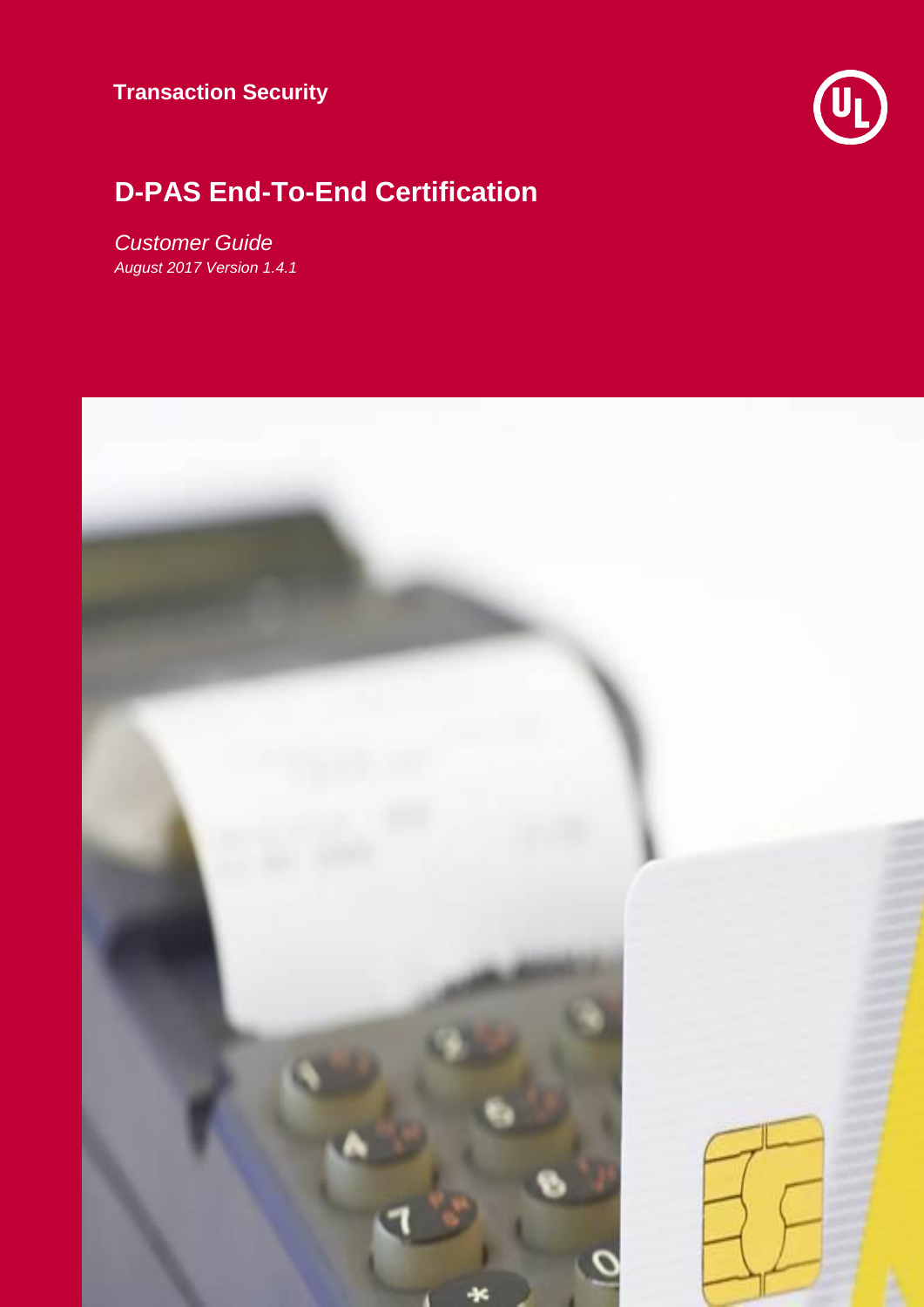

#### **UL Transaction Security**

UL Transaction Security stands for one or more of the following entities: UL TS B.V. (Leiden, Netherlands), UL VS Ltd (Basingstoke, UK), UL Transaction Security Pty Ltd (Melbourne, Australia), UL Transaction Security Ltd (Edinburgh, UK), UL TS Pte Ltd (Singapore), UL TS Inc (St. Paul, MN, USA), UL TS FZE (Dubai, UAE)

For contact details, please see: [www.ul-ts.com](http://www.ul-ts.com/)

© 2017 UL All rights reserved. May not be copied or distributed without permission.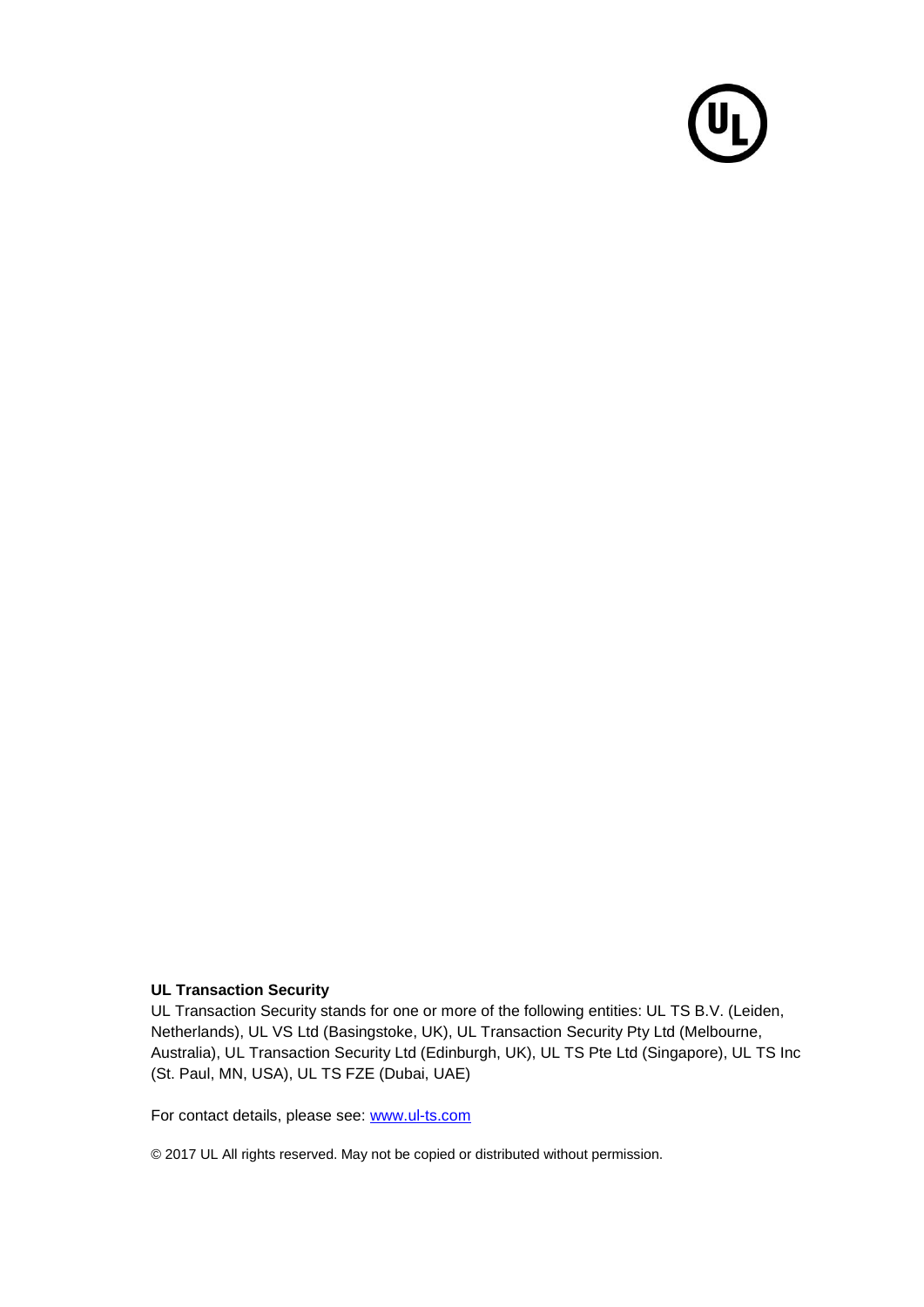

# **Table of Contents**

| $\mathbf{1}$            |                                                      |  |
|-------------------------|------------------------------------------------------|--|
| $\mathbf{2}$            |                                                      |  |
| 2.1                     |                                                      |  |
| 2.2                     |                                                      |  |
| 2.3                     |                                                      |  |
| 2.4                     |                                                      |  |
| $\mathbf{3}$            | THE D-PAS END-TO-END CERTIFICATION SERVICE PROCESS 8 |  |
| 3.1                     |                                                      |  |
| 3.2                     |                                                      |  |
| 3.3                     |                                                      |  |
| $\overline{\mathbf{4}}$ |                                                      |  |
| 5                       |                                                      |  |
| A.1                     |                                                      |  |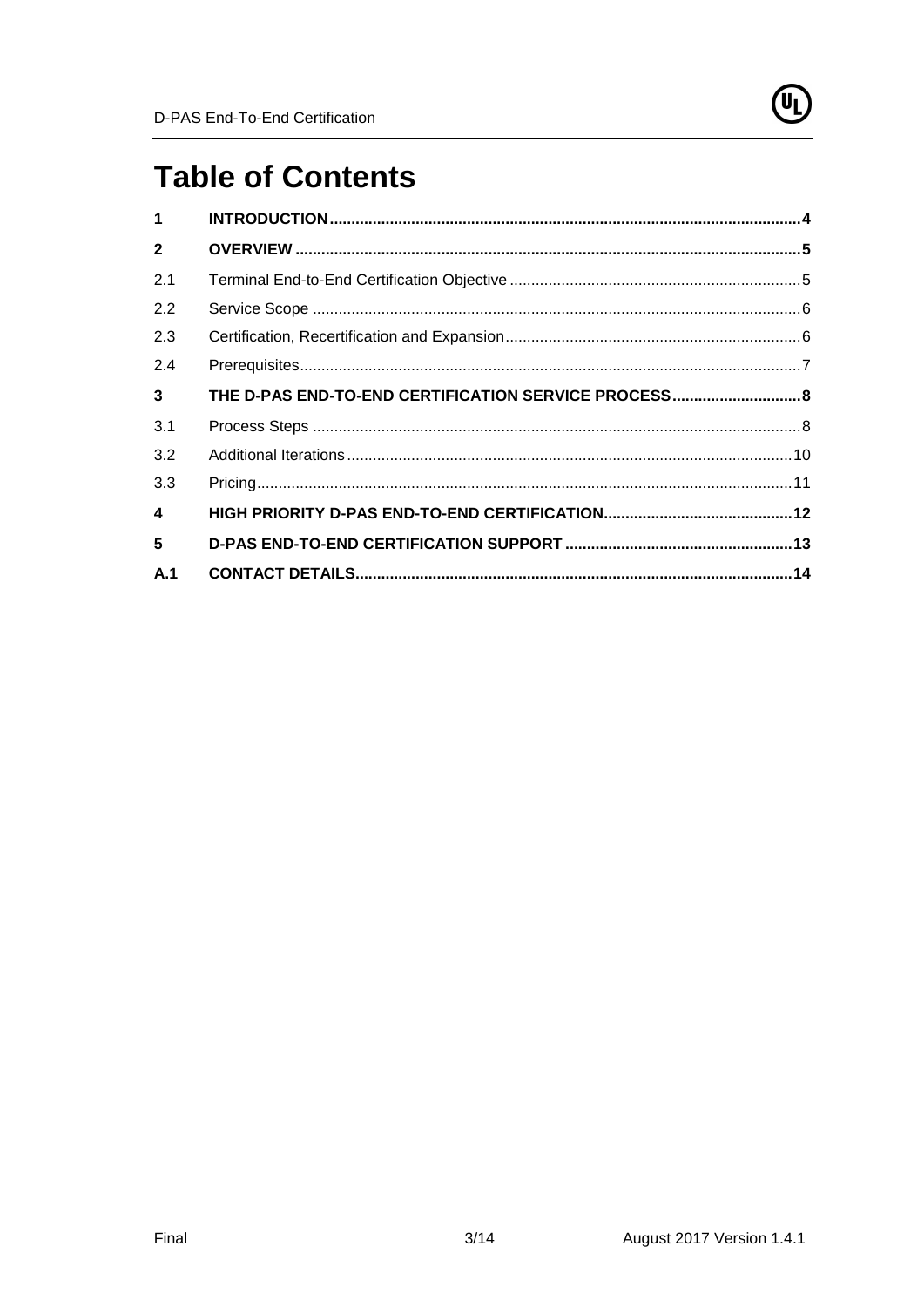# <span id="page-3-0"></span>**1 Introduction**

Discover requires D-PAS Terminal End-To-End Certification to be completed by acquirers that intend to deploy or update terminals with D-PAS. The main purpose is to make sure that terminal products that are accepting Discover branded payment applications, meet the minimum quality and interoperability requirements as specified by Discover. Underwriters Laboratories' Transaction Security division (UL TS) will be your partner throughout the full process: from initiation and definition to development and implementation, including testing and certification. We can facilitate vendor selection, provide technical consultancy during the entire process and can take care of all testing and certification.

UL has been accredited by Discover as a D-PAS Terminal End-to-End Certification Service Provider for:

- a. Contact and contactless ATM and POS (including Discover Debit, JCB, Quick Chip, UnionPay and mPOS) terminals for Discover Network.
- b. Contact and contactless ATM and POS (including mPOS) for Diners Club International.
- c. Domestic and International contact ATM for Pulse Network.
- d. Contact POS PIN Debit for Pulse Network.

UL is offering a modular service which covers the entire scope to ensure an efficient and effective approval process with Discover. This Customer Guide describes the process and the steps to take for D-PAS Terminal End-to-End Certification<sup>1</sup> for each of these Networks.

The pricing of the D-PAS service is detailed in the D-PAS order form. Please contact [UL.TS.DPASe2e@ul.com](mailto:UL.TS.DPASe2e@ul.com) or your representative at UL for the latest version of the order form.

#### **Key Benefits of UL TS**

UL TS is a leading service provider in the field of payment technology since 1997. We have indepth knowledge and a great record based on extensive experience in payment technology and its business use in financial and retail domain. UL supports you through entire processes by excellent execution of services that are required to cover your needs including any additional, value adding support; on site, and by telephone and email. All with the purpose of ensuring conformance, quality and interoperability of your product and enabling short time to market. Giving you peace of mind and the time and attention to focus on your core business. One of these services is the D-PAS End-to-End Certification.

Covering the complete process and procedures required by Discover, we offer you one-stop shopping to successful implementation of your payment terminal.

 $\overline{a}$ 

<sup>1</sup> Some parts of the text in this document have been obtained from other documents. For a full description please refer to the original documents available via DFS and/or UL. In case of discrepancies the latest versions of the original documents will always prevail.

Under no circumstance UL can be held liable for any information provided in this guide.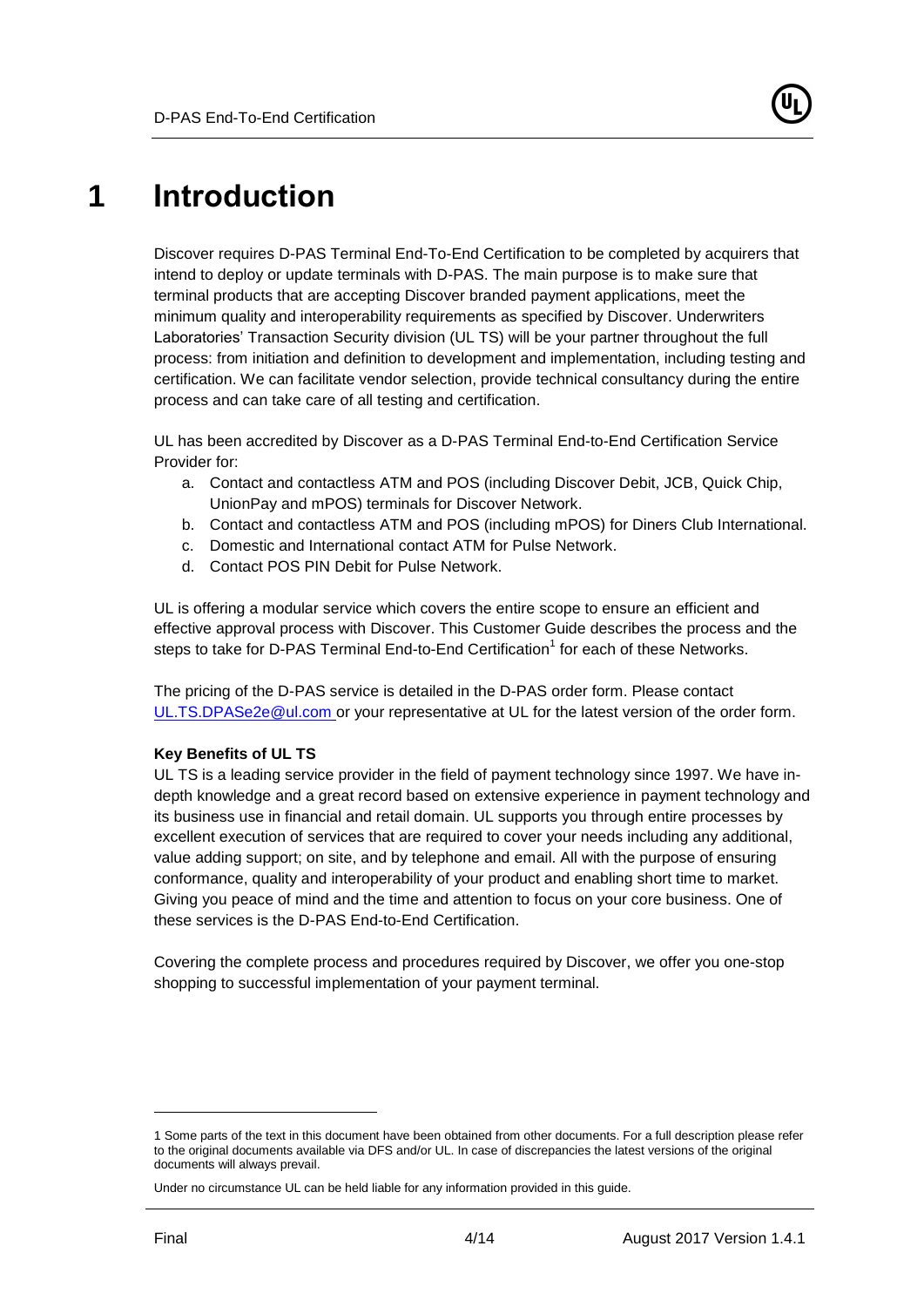

## <span id="page-4-0"></span>**2 Overview**

## **2.1 Terminal End-to-End Certification Objective**

<span id="page-4-1"></span>An Acquirer must successfully execute the D-PAS Terminal End-to-End Certification to obtain certification for D-PAS Transaction processing.

The D-PAS Terminal End-to-End Certification process is designed by Discover to test a terminal in a replica of its future production environment. Therefore this process tests not only the terminal with its specific settings but also the intermediate connections from terminal to acquirer host system and the interface of the acquirer host system with the Network, as depicted below in [Figure 1.](#page-4-3)



#### <span id="page-4-3"></span>**Figure 1 System under test, the so called Acquirer Deployment, that is subject to testing is not only consisting of the terminal.**

We call this system under test an 'Acquirer Deployment'. During the certification the issuer host and Network will be simulated using a qualified test tool and optionally the test cards can be simulated as well. In case the test cards are not simulated physical test cards should be obtained via Discover.

The purpose of the Acquirer Terminal End-to-End Test is to ensure that Acquirers meet the following criteria:

- Ability to demonstrate that the deployed Terminals meet the requirements of both the Acquirer and Discover
- Ability to demonstrate the Terminals' acceptance of D-PAS products
- Ability to send and receive Authorization Requests and Responses between a Terminal, Acquirer host, and the Network
- Ability to demonstrate the capability of Terminals to process chip-based functions including support of PIN, fallback Transactions, and card verification methods (as supported by the Terminal).

<span id="page-4-2"></span>These criteria will be assessed by performing a number of test cases selected by UL, as service provider accredited by Discover.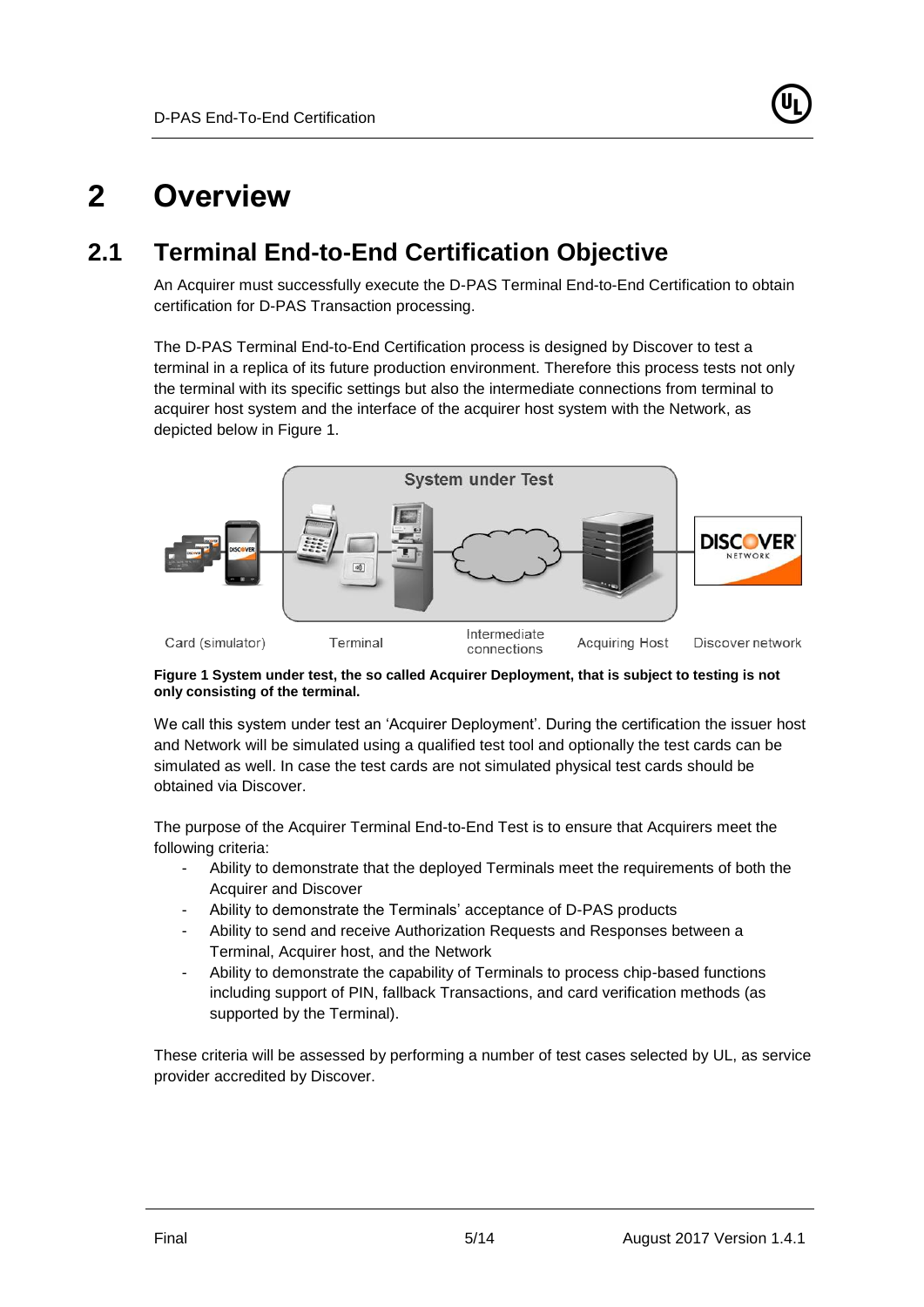

### **2.2 Service Scope**

UL has been accredited by Discover to perform the D-PAS Terminal End-to-End Certification for:

- a. Contact and contactless ATM and POS (including Discover Debit, JCB, Quick Chip, UnionPay and mPOS) terminals for Discover Network.
- b. Contact and contactless ATM and POS (including mPOS) for Diners Club International Network.
- c. Domestic and International contact ATM for Pulse Network.
- d. Contact POS PIN Debit for Pulse Network.

<span id="page-5-0"></span>For other D-PAS Terminal End-to-End Certifications, please contact your representative at Discover Financial Services or via [dpasinfo@discover.com.](mailto:dpasinfo@discover.com)

## **2.3 Certification, Recertification and Expansion**

Acquirers are required by Discover to perform a successful D-PAS Terminal End-to-End Certification for acceptance of D-PAS chip cards in a *new acquirer deployment*.

A Recertification of an *existing acquirer deployment* is needed when adding:

- New hardware
	- New payment functionality that will impact:
		- Cash over
		- Refunds
		- Online PIN
		- Balance/available funds inquiry
		- Cash advance or other functionality
- New Discover partner Application Identifier.
- Or when changing:
	- The EMV Kernel, payment application software, orconfiguration parameters.
	- D-PAS processing parameters.
	- Terminal parameters to allow D-PAS offline Transactions.
	- Terminal CVM parameters to allow offline PIN.
	- Terminals and messaging upgrade to support Contactless D-PAS or Discover Mobile payments.
- Or when upgrading Terminals and messaging to support Contactless D-PAS or Mobile payments.

An Expansion certification is only allowed for Discover Brand that can be performed in situations where additional feature like Discover Debit, JCB, UnionPay, Online PIN or Quick Chip are added to an *existing acquirer deployment*, where functionality under scope will be tested.

Note: For terminals supporting both Diners and Discover that will be deployed in US and non-US region, certification should be done for each Brand (one for a terminal deployed internationally connected to the Diners Network and one for a terminal on the Discover Network in North America).

In case of doubt if a (Re-) Certification or Expansion Certification is needed, please contact UL via [UL.TS.DPASe2e@ul.com.](mailto:UL.TS.DPASe2e@ul.com)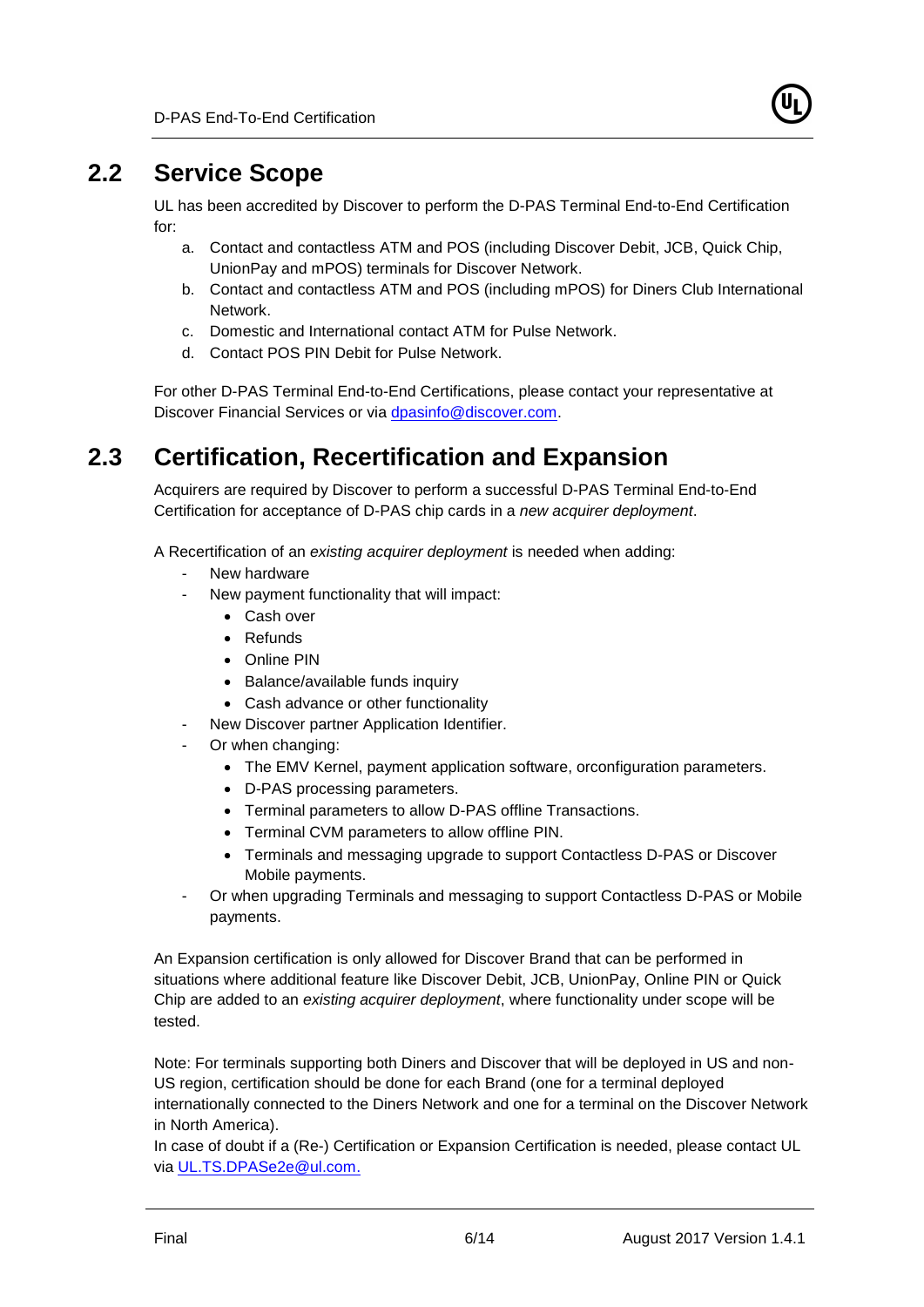

### **2.4 Prerequisites**

<span id="page-6-0"></span>The following prerequisites are needed to start D-PAS Terminal End-to-End Certification:

- A Terminal with valid EMVCo Level 1 and Level 2 certification and PCI-PED if applicable and D-PAS Contactless Level 2 certification for contactless.
- Terminal to Acquirer Host Network Interface
- Acquirer Host
- Qualified Smart Card Simulator or D-PAS Test Cards
- Qualified test tool that simulates the network and Issuer host
- Ability to retrieve test results, including receipts when applicable

To ensure delivery of the certification services in line with your 'go to market' timelines, you can engage with UL before getting the above prerequisites in place. We will then reserve the required timeslots for your certification, in alignment with your certification team.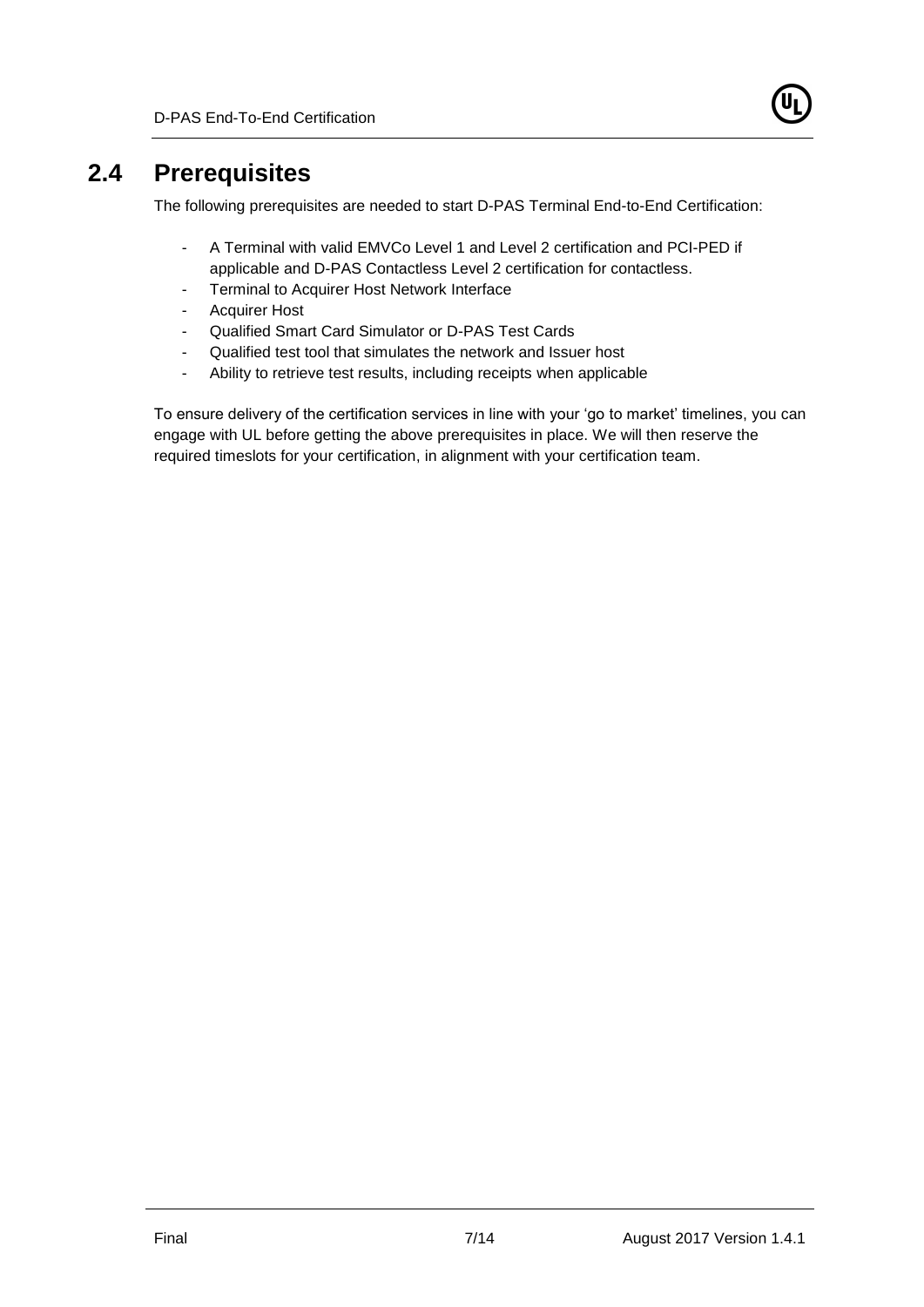# <span id="page-7-0"></span>**3 The D-PAS End-To-End Certification Service Process**

## **3.1 Process Steps**

<span id="page-7-1"></span>The D-PAS Terminal End-to-End Certification process consists of the following steps:



Hereafter, each step will be explained in more detail. The steps to be performed by you are steps 1 - 4, steps  $5 - 7$  will be managed by UL.

#### **Step 1: Preparation of forms**



The D-PAS Terminal End-to-End Certification service requires the following forms to be completed.

- 1. Order Form (.xlsx format and pdf format)
	- a. Initiates business agreement when signed
- 2. Certification Request Form (CRF) (.xlsx format)
	- a. Contains technical information about terminal deployment
	- b. Dependent on completion of the Order Form

Both documents can be requested at and sent to UL via [UL.TS.DPASe2e@ul.com,](mailto:UL.TS.DPASe2e@ul.com) the Order Form can be obtained via your UL sales manager as well. Please include any approved waivers applicable for this service.

On request UL can provide you with the latest documentation applicable for this service.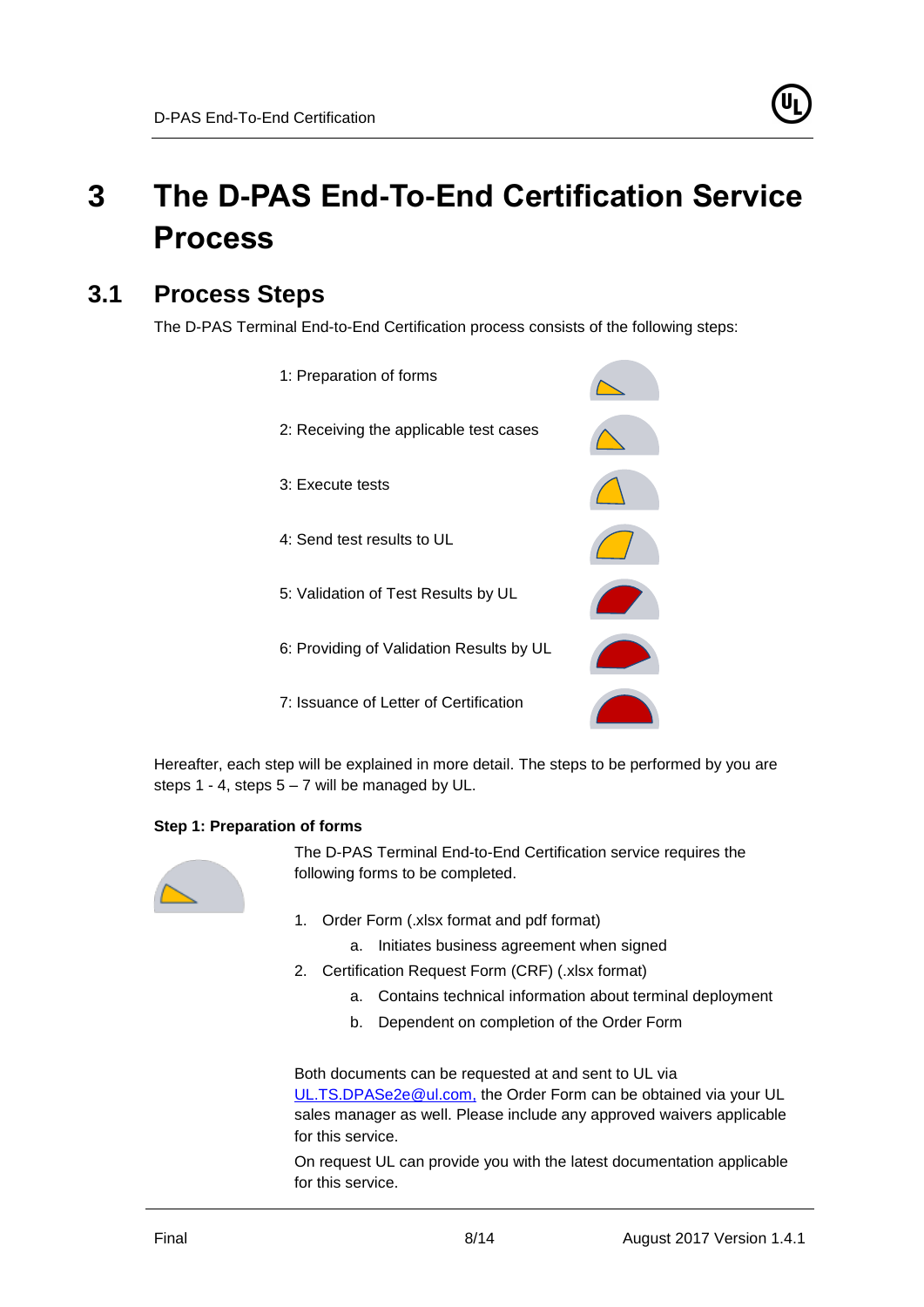

In case of an Expansion Certification, you would need to provide a copy of the Letter of Certification of the previously certified terminal for which this expansion is applicable.

#### **Step 2: Receiving the applicable test cases**



When you have sent the documents of the previous step, UL will generate the applicable test cases based on the data in the CRF and you will receive these via e-mail in the 'Response Form' (RF).

#### **Step 3: Execute tests**



This step includes the following tasks:

- 1. Prepare your infrastructure for testing, specifically:
	- a. Connection of the terminal under test to the acquirer infrastructure.
	- b. Acquirer infrastructure to the (simulated) Network and (simulated) issuer host using a qualified tool.
- 2. Execute the test cases as generated in the RF.
	- a. For mPOS devices please note specific test criteria on applicable test cases.
- 3. Enter the outcome of the results in the appropriate fields of the RF.

For the execution of the test cases, either physical D-PAS Test Cards or any Discover qualified tool (with the feature of card simulation) can be used. For information on how to obtain physical D-PAS Test Cards, please contact your Discover account executive.

UL's 'Brand Test Tool' is a state-of-the-art tool combining all required functionality for this service including test case execution, user-guidance, and clear reporting. The UL Brand Test Tool is qualified by Discover. Please ask your UL sales representative for further information.

#### **Step 4: Send test results to UL**



Once all the tests have been executed successfully you can submit the results to UL. The following evidences need to be submitted:

- The RF form with the test results
- The DFS Simulator log files
- EMV Card-Terminal log files
- **Receipts**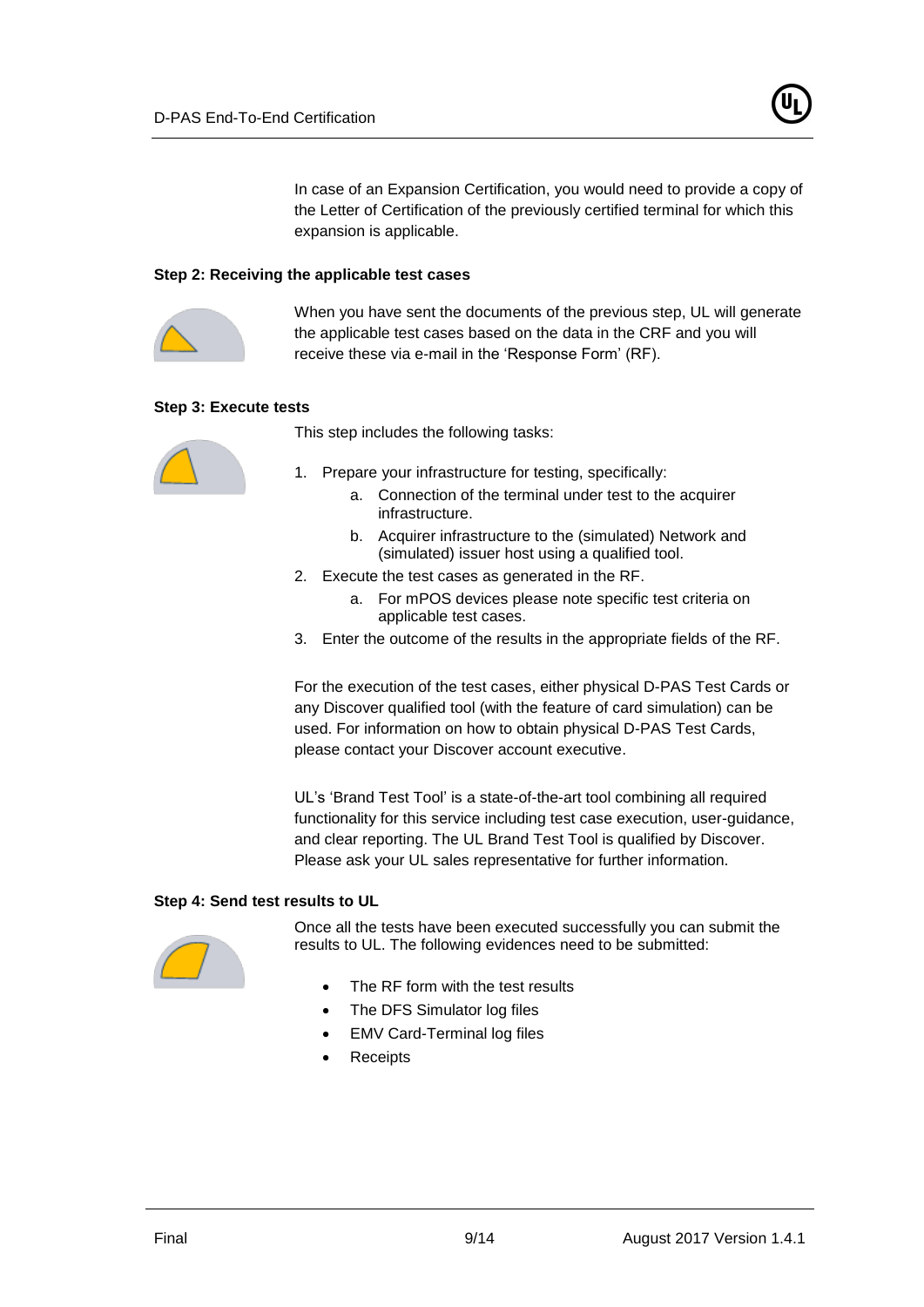#### **Step 5: Validation of Test Results by UL**



Based on the documents that you sent us in step 4, UL will analyze and validate whether the results comply with the specifications, brand rules and whether the Letter of Certification can be granted.

In the RF, UL will provide the result of the analysis per test case in the appropriate columns containing the Service Provider Results. Per test case it is indicated whether the test case was considered as pass (with or without waiver), not required, failed, or that appropriate countermeasures should be taken, such as retesting of that particular test case, sending missing log files, or requesting a waiver (UL will request a waiver to Discover on your behalf. UL will inform you about the final decision whether the waiver is approved or declined by Discover).

#### **Step 6: Providing of Results by UL**



After the validation is performed you will receive the RF with the validation results and UL will inform you about the next steps to be taken.

In case the outcome of step 5 is positive on all test cases, the certification is successful. UL will create the Letter of Certification and send it to DFS for final approval. DFS will approve the Letter of certification by generating the pdf version.

In all other cases, you will receive all the findings and suggestions for improvement and a new iteration of testing must be performed (i.e. go back to step 3) where you will need to retest failed test cases. For more information, see section [3.2.](#page-9-0)

#### **Step 7: Issuance of Letter of Certification**



When your deployment is successfully finished, UL will send you the final PDF version of 'Letter of Certification' created by DFS.

The project will be closed, meaning UL will update the reporting to Discover with the results of the project and an invoice is created for the services delivered.

### **3.2 Additional Iterations**

<span id="page-9-0"></span>In case the verdict of step 5 (Validate Test Results by UL) is unsuccessful, Discover requires you to perform an additional iteration. This means, you need resolve any issues reported and perform the required test cases again as explained in step 3 (Execute tests). You can then resend the updated RF including all files listed in step 4 (Send test results to UL) to UL for an additional validation of your test results as described in step 5.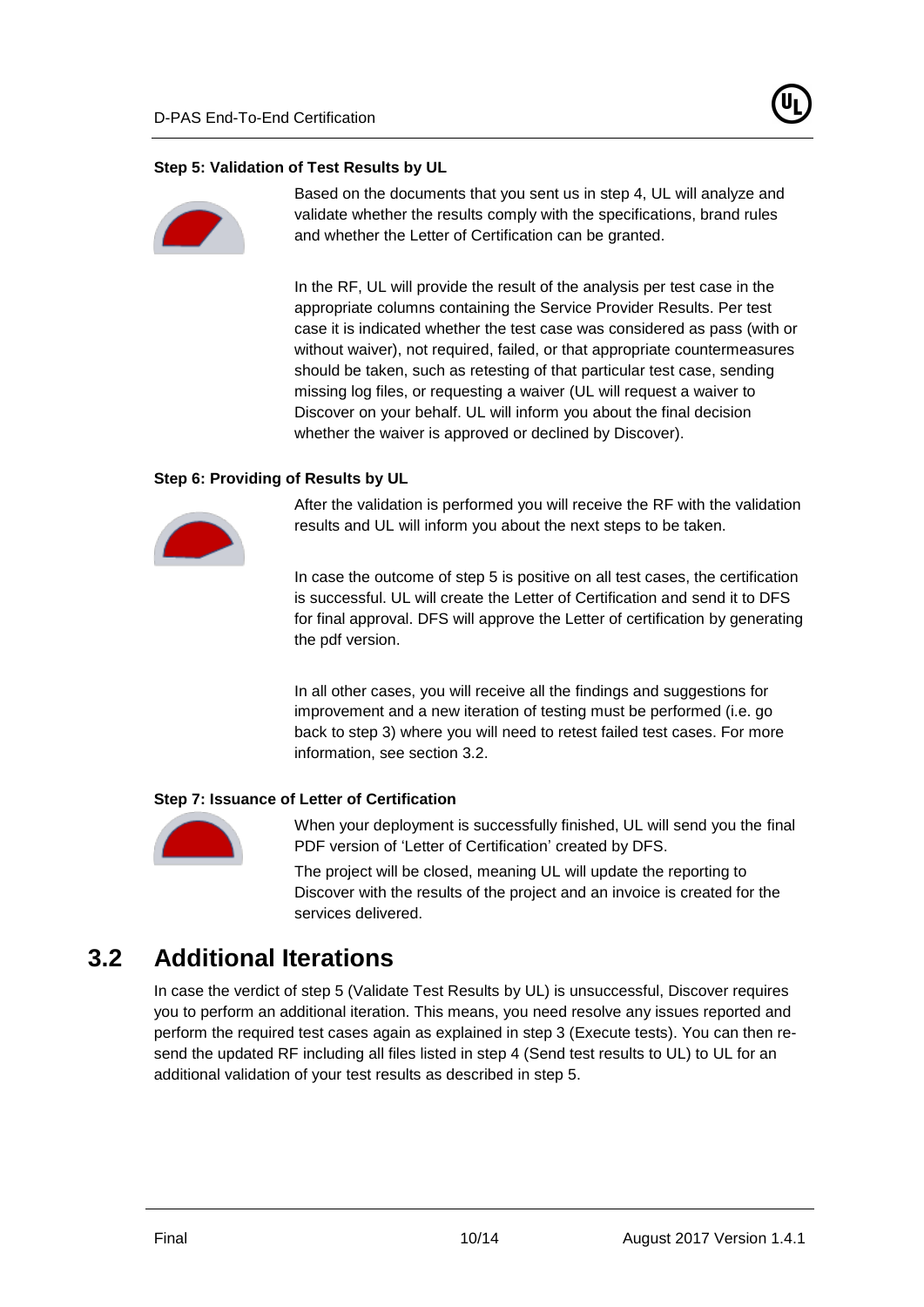

## **3.3 Pricing**

<span id="page-10-0"></span>The pricing fee for the D-PAS End-To-End Certification service is given in the corresponding Order Form. Please contact your UL sales representative or send an email to [UL.TS.DPASe2e@ul.com](mailto:UL.TS.DPASe2e@ul.com) to obtain the latest version.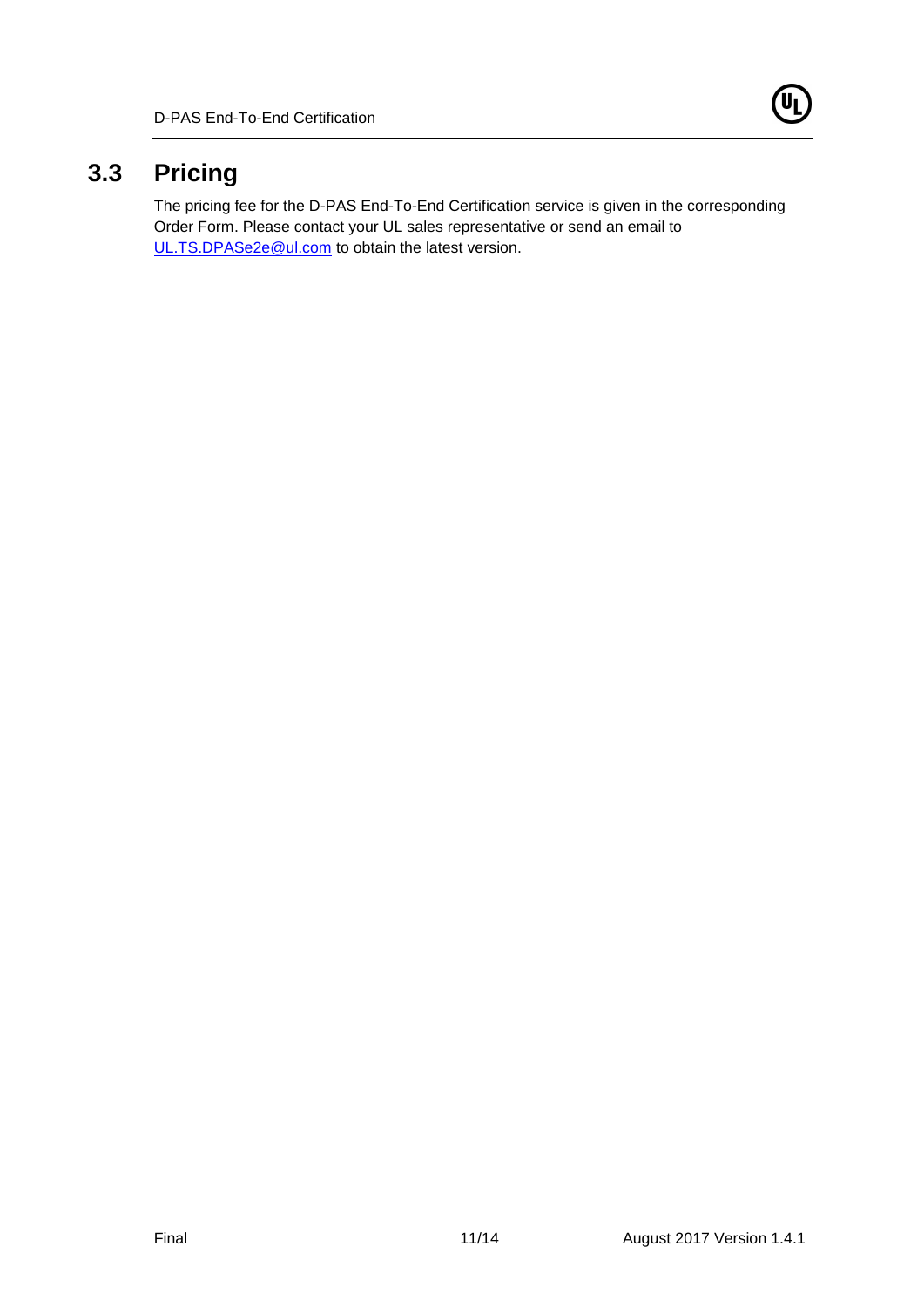<span id="page-11-0"></span>

In certain cases an Acquirer may prefer the D-PAS End-To-End Certification service to be delivered with high priority. High priority means that the service is delivered in a guaranteed shorter time frame compared to the maximum delivery time of a normal D-PAS End-To-End Certification service. This duration represents the time UL spends; possible time required for Discover support is excluded. Please note that Discover has 48 hours to respond to such support requests.

In case only an additional iteration of the service is ordered as high-priority, only the fee for the additional iteration will be charged as high priority.

Please contact your UL contact person for more information about the high priority D-PAS End-To-End Certification formal approval service and the timelines for your project.

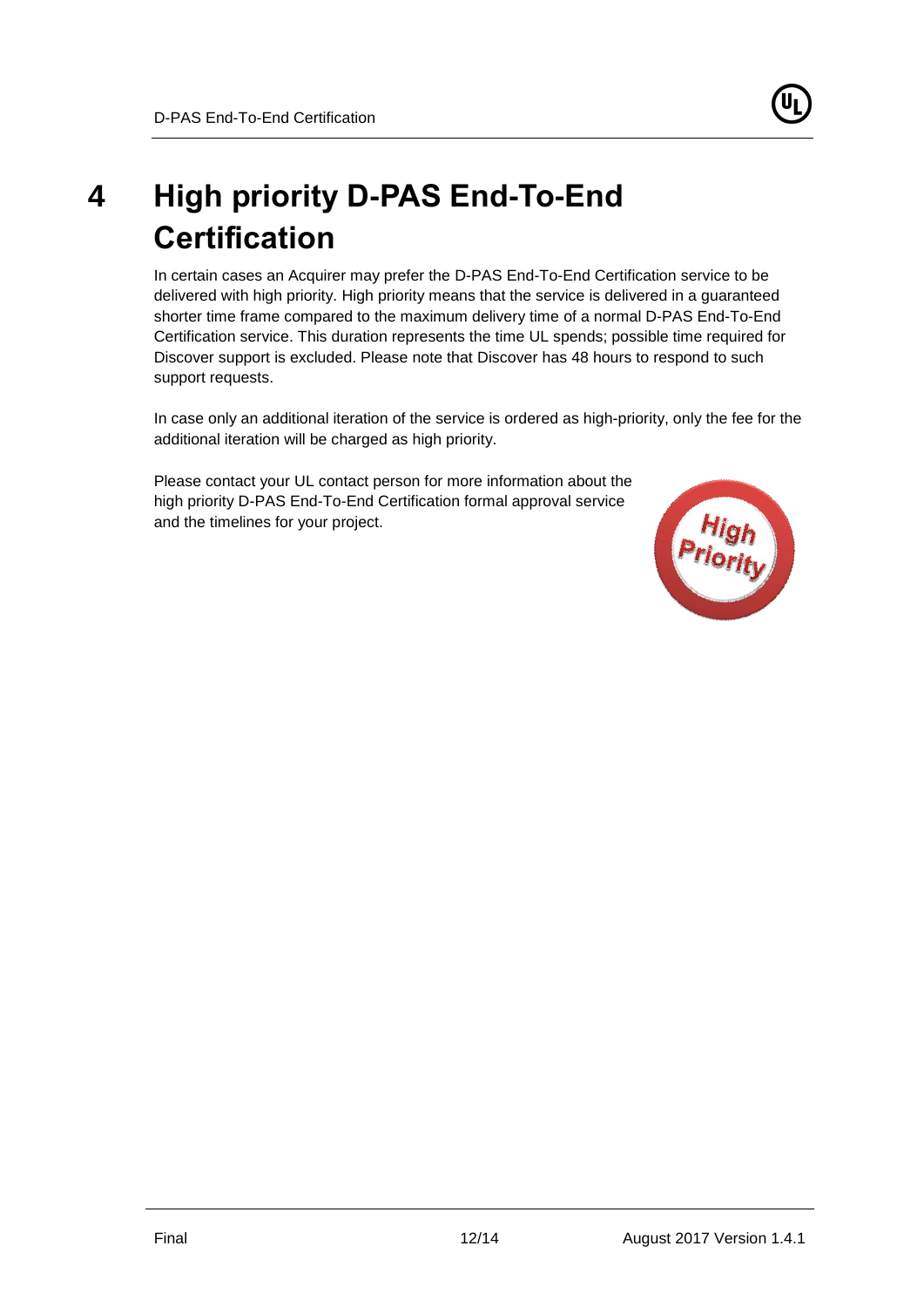# **5 D-PAS End-To-End Certification Support**

<span id="page-12-0"></span>During or prior to the D-PAS End-To-End Certification service, you might want to have access to the latest chip or specifications expertise, e.g. to find out about the applicable regional rules and mandates, or about allowed settings in the terminal deployment for your product. Or if you want to know why certain issues appear in the validation result for your product and want to know how to solve those, you can ask the UL team for support.

UL offers you D-PAS End-To-End Certification support for all your questions related to settings and specifications upon initiation of your D-PAS End-To-End Certification project or during the delivery of the D-PAS End-To-End Certification service. For more details on the pricing, please refer to the Order Form document, or ask your local representative.